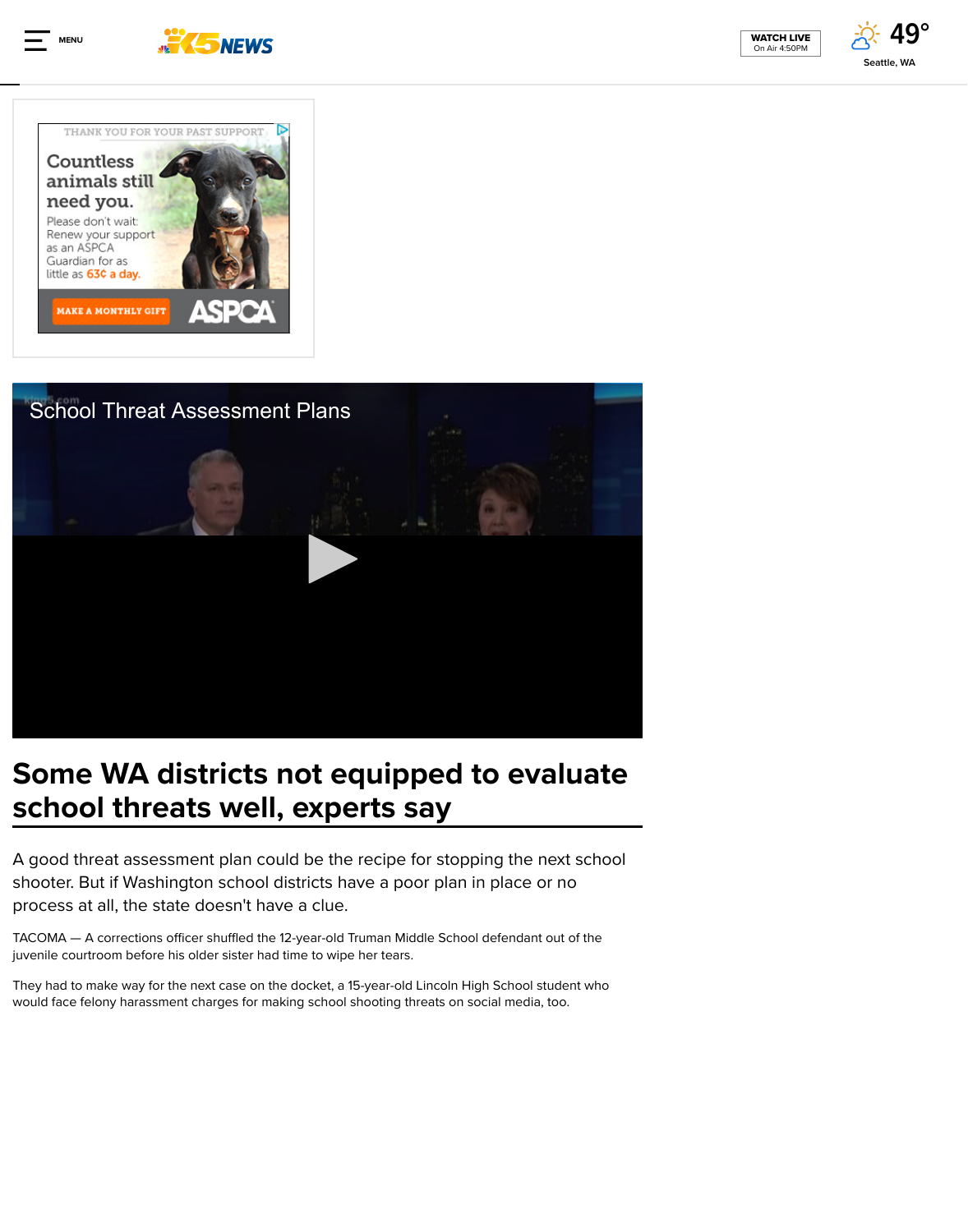

Pierce County Juvenile Court in Tacoma, Washington. (Taylor Mirfendereski | KING 5)

The circumstances in that courtroom on Feb. 27 seemed to be unique  $-$  three unrelat of fewer than 15 minutes for three students, **all charged with making threats** against t schools. But in the wake of the mass school shooting in Parkland, Florida, sorting thro empty threats and acting on concerning ones is a reality Washington school officials and daily.

### RELATED: Everett 911 Call: 'He's planning on having a mass shooting at one of the

"Ninety percent of what we're seeing in schools is the people who are trolling and (ma inappropriate attention," said Brian Van Brunt, executive director of the **National Beha** Team Association. "The problem is, though, it's the needle in the haystack. If there are writing that they are planning a bomb threat, you don't want to miss the one that really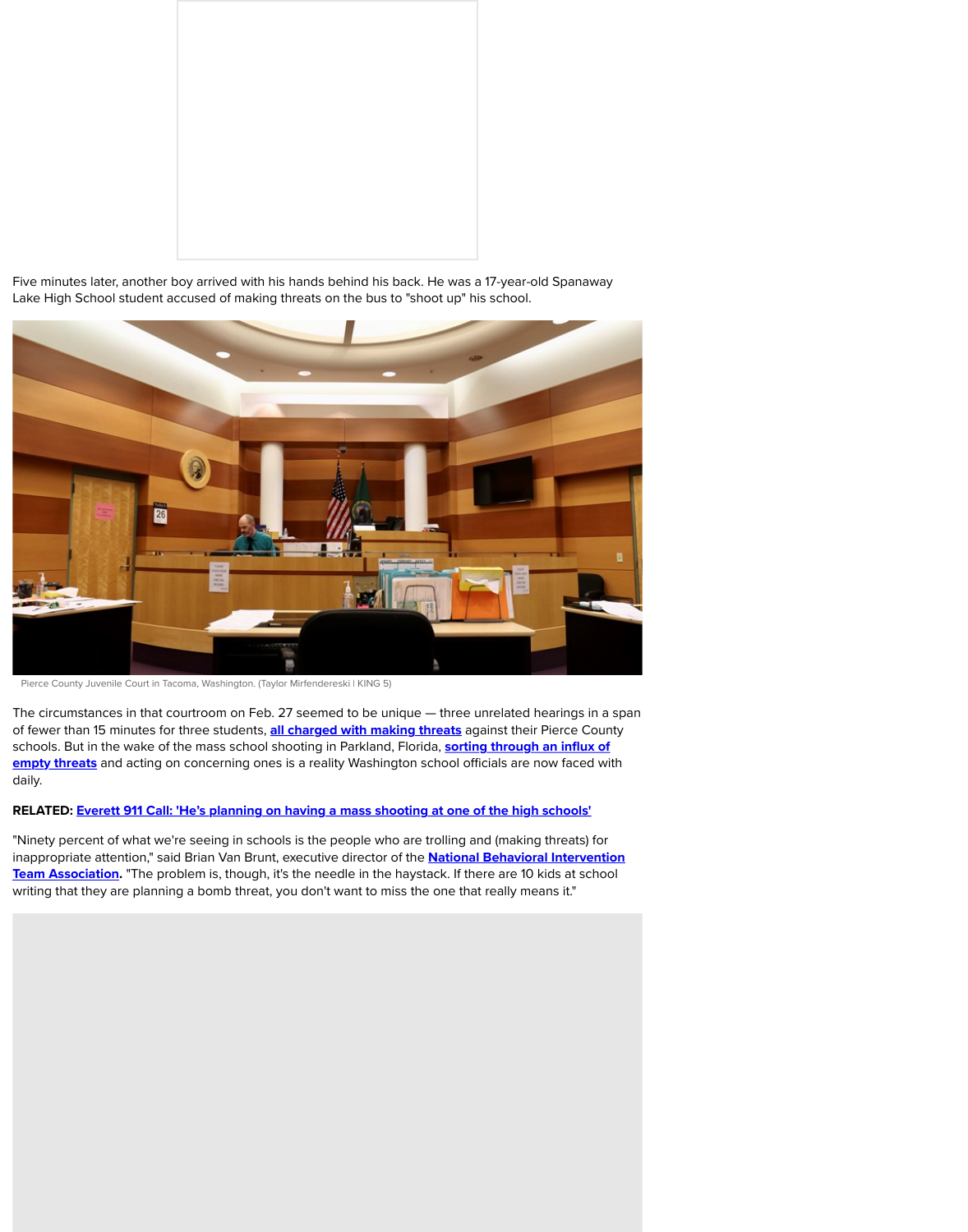Peter Langman, a psychologist and **one of the country's foremost experts** on school s schools have focused on the response piece — the reactive piece."

### State Doesn't Track School Plans

Threat assessment doesn't refer to lock down procedures or the physical structures in keep students safe. It's is a violence prevention process, where trained professionals credibility and seriousness of a threat. In the best case scenario, it activates profession student's life — long b[efore violence has the potential to happe](https://www.nwesd.org/)n.

"Teachers need training to be able to pick up on the warning signs and be involved in lower level than when we have someone who says, 'I'm going to shoot up the school Amy Klinger, founder of the **Educator's School Safety Network**. "The shooter in Parkla because there were millions and millions of warning signs. But at some point in his life threat. We could have intervened."



The shooter in Parkland was a slam dunk because there were millions and millions of warning signs. But at some point in his life, he was a **low-level threat**. We could have intervened.

- Dr. Amy Klinger **Educator's School Safety Network** 



The state's **Office of Superintendent of Public Instruction** (OSPI) recommends a national threat assessment process, where a diverse group of people- from school staff to la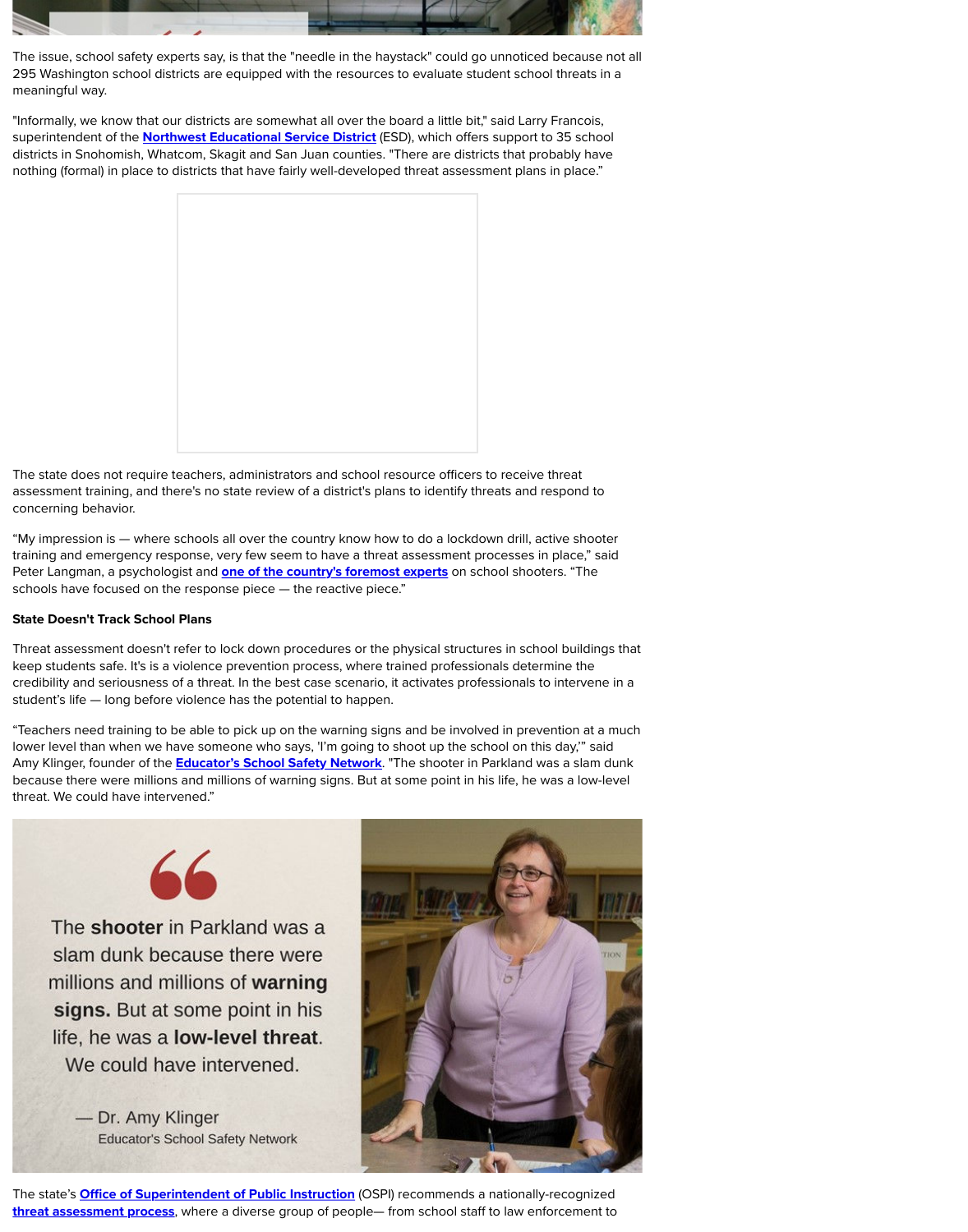Langman said.

### Threat Assessment Teams Dig Deeper

School safety experts recommend schools designate a group of people with different [backgrounds to make sure students don't fall through the cracks.](http://app.leg.wa.gov/rcw/default.aspx?cite=28A.320.127)

"They may pick up on clues that someone else doesn't recognize as being significant, "Someone in law enforcement is going to see things differently than I do as a psycholo

It's the same process that's preferred among **federal law enforcement entities**, like the and the Federal Bureau of Investigations (FBI).

"There is no profile of a school [shooter, and all threats are not created equa](http://cat.va.us.criteo.com/delivery/ck.php?cppv=1&cpp=jVsEuHxTQWlxYVg1TW1nMjQzVUdkTEU4dFIzSzhNb3ZqVmFxY1BtYlVwZjZjeFFHbDIyaTNNRnVEL0UxSkhUemFsdEpIc0paQStJNWR5aGlyVW96S3liejVlakY0NnJEdjlXQ0t1cHd2emowaDlnK0trcXR0M0NLazNYbko4dGNWR2RtTDdvcjRFb1QweU1MNVdEcU5rRy9QV0dJSHltc2diNkFVY1FaUmFhODY3QUsxbGU1cjNsM2UvT3R4dFhqbCtzbVFxQ1o4Y1p1aWZ6OUQ1UkZVYXg3WG5OVzRKMlJaODVPM09tWDNId3lxTjdHMGRaNmVyTXo1K3BuL3ZwTkltRldabGF3TUgyYXlsMmtkdjhpQ3RtK0taQUJYWVAyZkhyb04yNUhFeVdHN2hzb0FsYmpWVURqVzkyUVVXbE1yQ3A5b2ozdC9jU3A0cGdhbW5ydmVRRDFodUR1dVJXVlBwS1BqNDRpdnp5anU4QTZ6ZTYyK3ZGcDNFOExTc3ZZMFFTeVp8&maxdest=https%3A%2F%2Fad.doubleclick.net%2Fddm%2Fclk%2F411404161%3B212098948%3Ba)l. That's w assessment as difficult as it is," said Mary Ellen O'Toole, a former FBI profiler. "We are r violence, but we are able to prevent it."



Most teams include a school resource officer, a school administrator, and a quidance of whom is trained to assess threats and potentially threatening behavior. Parents, teach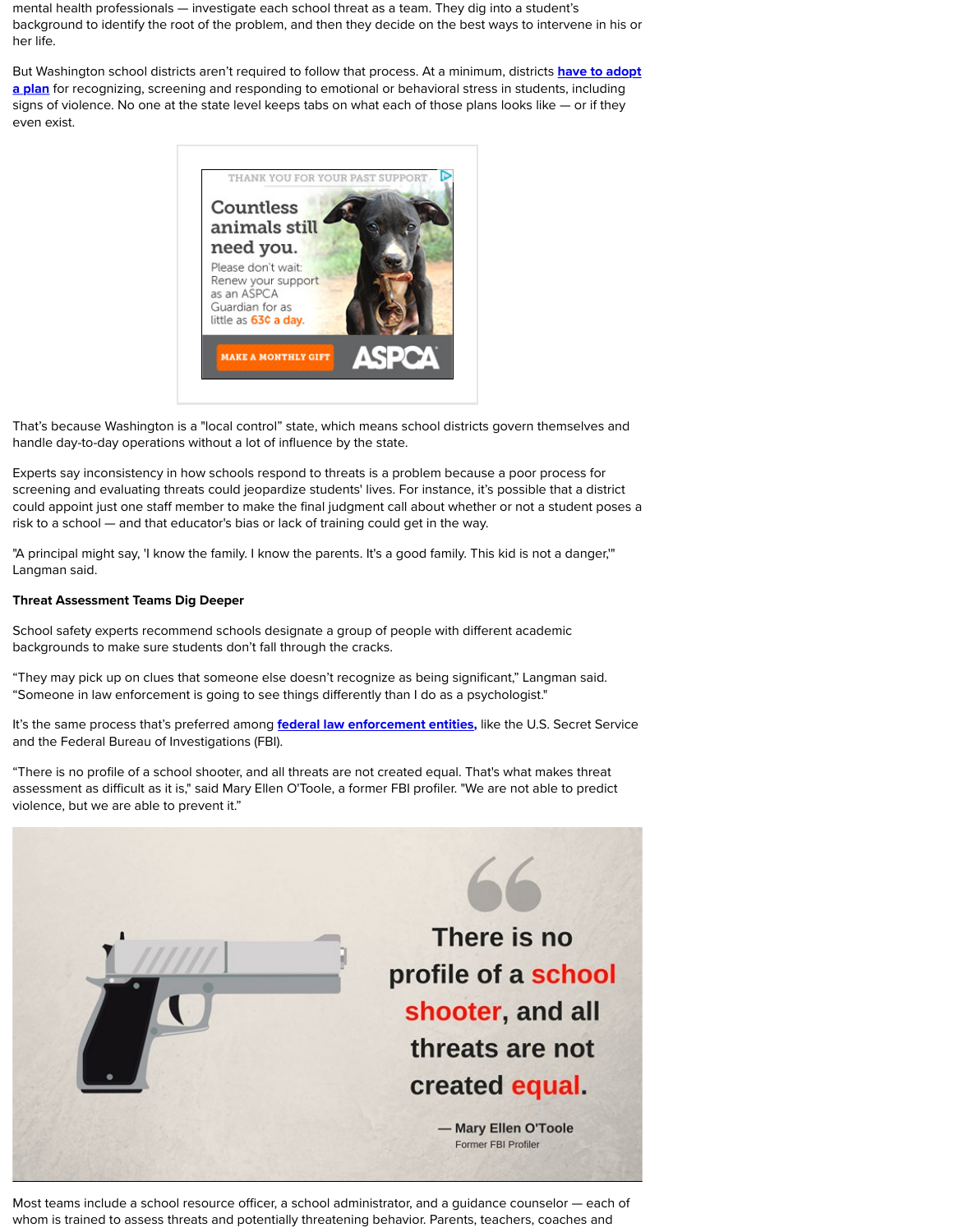to provide resources they can't offer within the school system. That team often include mental health professionals, representatives from the juvenile justice system and other needed.

"Threat assessment is kind of like crime prevention. You can't measure what didn't hap who's also the vice president of the **Association of Threat Asse[ssment Professionals](https://web3.esd112.org/prevention/threatassessment)** system works."

### Troubled Kids Can Get Help

School safety experts say the k[ey to preventing school violence is to continu](https://nym1-ib.adnxs.com/click?exSuR-F6pD86tMh2vp-aPwAAAAApXAFAOrTIdr6fmj97FK5H4XqkP1CnDqv_8I5G-TTI4Inrwjo2QaRaAAAAAIO0RwBMBQAA5wEAAAIAAAA6p_AE1bgVAAAAAABVU0QAVVNEACwB-gDy2gAAAAABAgUCAAAAAJ4A3ycQeAAAAAA./cnd=%21WwzrBQi6gJYJELrOwicY1fFWIAAoADoRZGVmYXVsdCNOWU0yOjQwNDE./bn=77410/referrer=http%3A%2F%2Fwww.king5.com%2Farticle%2Fnews%2Feducation%2Fsome-wa-districts-not-equipped-to-evaluate-school-threats-well-experts-say%2F281-526028415/clickenc=https%3A%2F%2Fwww.lumosity.com%2Flanding%3Frefer%3D7607%26sub%3D19234874_82880314_4699267_239913__http%253A%252F%252Fwww.king5.com%252Farticle%252Fnews%252Feducation%252Fsome-wa-districts-not-equipped-to-evaluate-school-threats-well-experts-say%252F281-526028415)e to mon after they make a threat.

"If you catch them in time and keep them safe from whatever psychological threat bro edge of violence, then they can move forward with their lives," said Langman, the psychologist the behavior of school shooters.

It's why the Salem-based team meets every Thursday to review each of the cases on to follow up with students over time. The goal, Okada said, is to get a student help with a keeping him or her in school.

"A lot of our intervention doesn't involve putting kids in detention," he said. "It's bolste systems, and working with them to improve the situation they're in."

It's common for threat assessment teams to create safety plans for the at-risk youth the example, a team may require one student to have his backpack checked for weapons off the bus. Another student might have to check in with the school counselor and sta And another may have an assis[tant teacher assigned to watch over h](https://salkeiz.k12.or.us/)er for the duration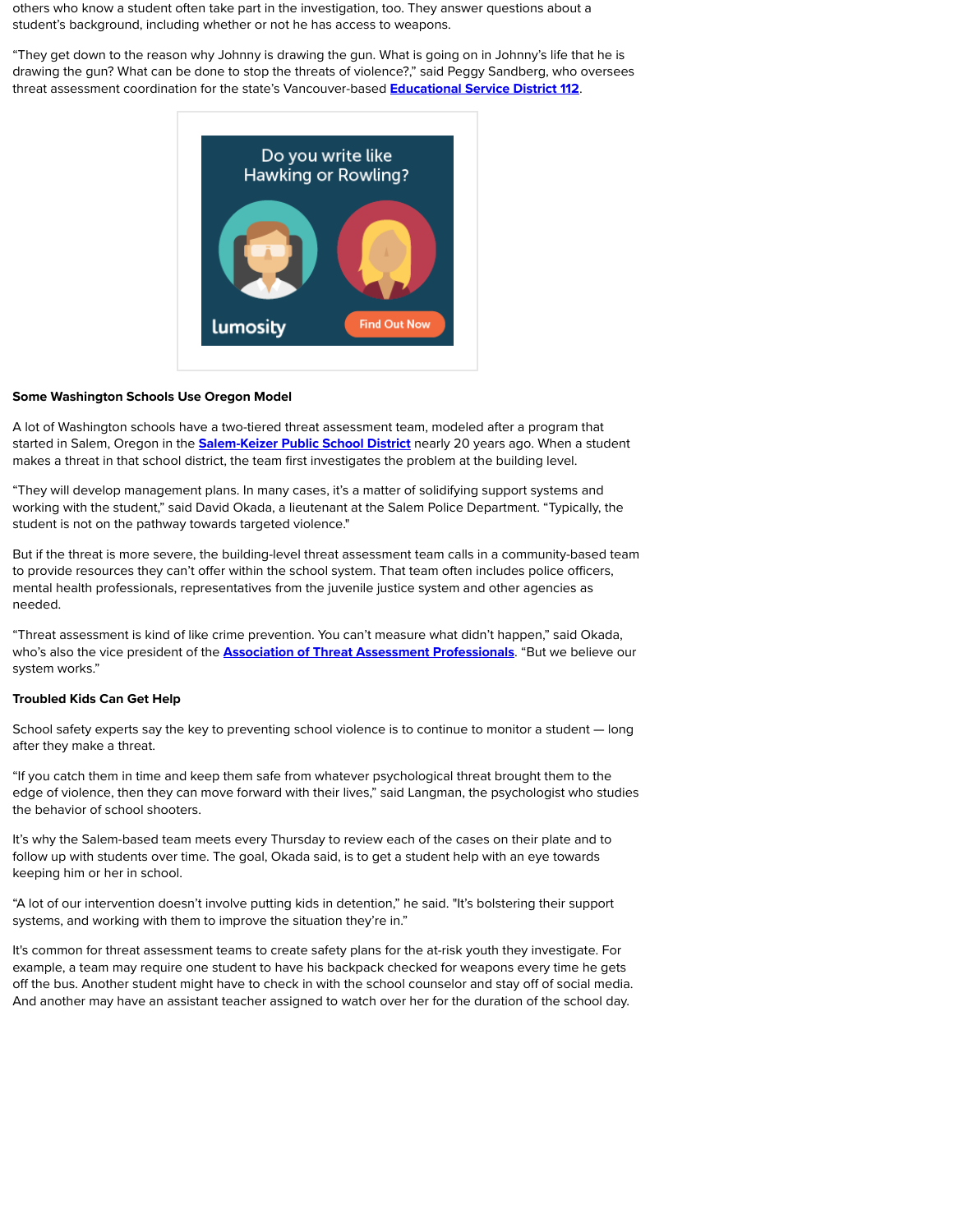

### High Demand For Threat Assessment Support

Several of the nine Educational Service Districts (ESDs) in Washington offer threat asses school districts for a fee. And a few ESDs have threat assessment coordinators on stat manage threats.

School districts in Clark County, for example, pay the local ESD to handle their communityassessment needs. Last school year, the county's school districts conducted 261 build assessments and 110 community-based assessments, according to the threat assessm Vancouver-based **ESD 112.** 

But experts say the demand for threat assessment training and support is now greater have the resources to provide.

"There are obviously these very public tragic shooting situations that absolutely bring awful the outcomes can be when students with significant mental health issues decide demons by shooting up a school," said Francois, superintendent of the Northwest ESD. is from assessing or surveying our districts around school safety needs, threat assessi pops up at or near the top of the list."

State lawmakers are considering a **proposed bill** that would create two regional schoo part of a statewide network focused on behavioral health threat assessment and suici

The safety centers would employ threat assessment coordinators, who would support It's just one of many school safety and security changes in the proposed bill, which wo buyers of semi-automatic rifles to go through more rigorous background checks.

"These kinds of great ideas often times get mixed in with a lot of other stuff," said Mike program supervisor for the School Safety Center. "It's the recognition that if you're goi place to do this work adequately and to help train and build around the state, there's a that — even though there's a huge benefit."

Experts say some school districts choose not to train their staff because educators can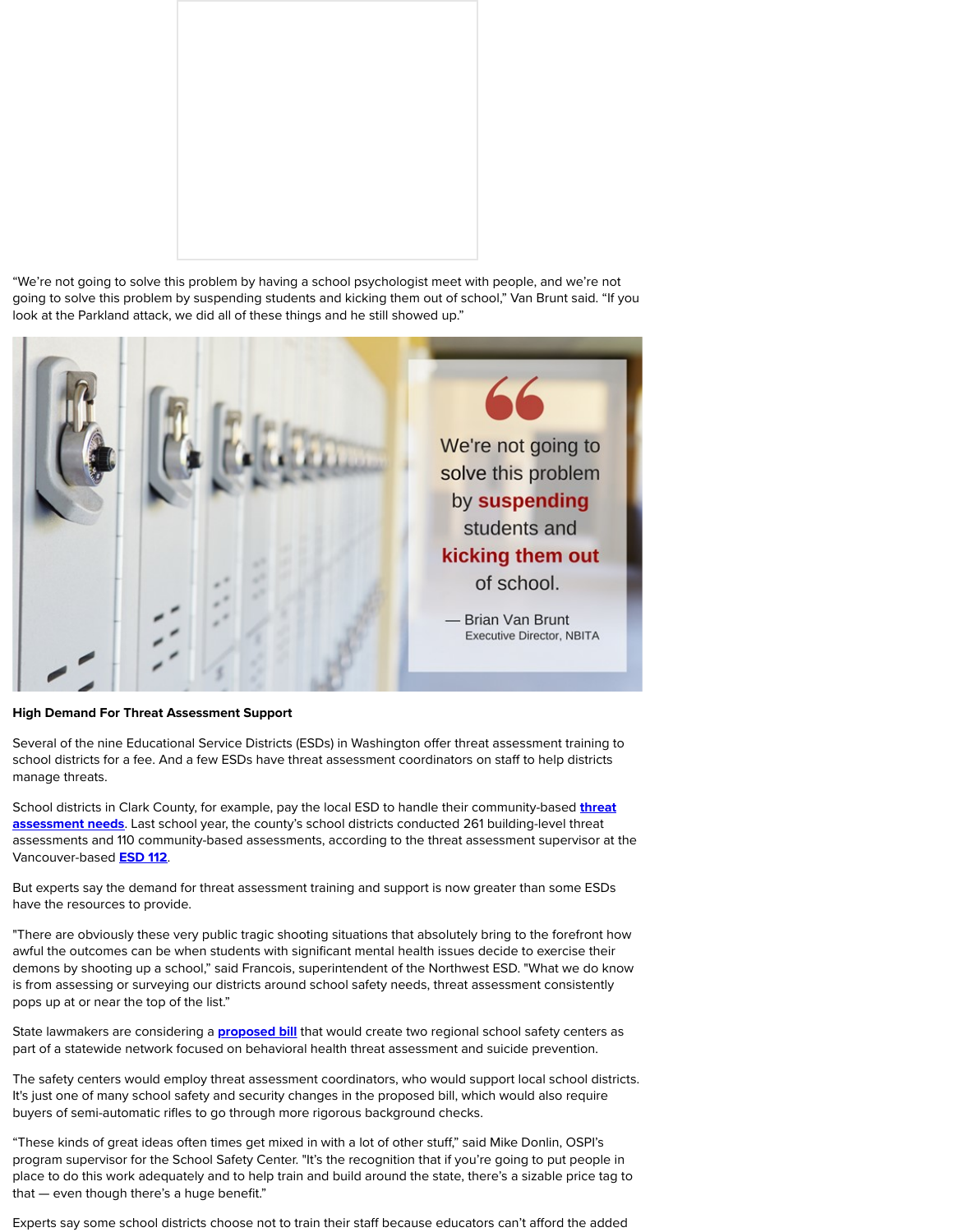Francois, the Northermore ESD superintendent, said he sees the value in standardizing the way schools the way schools address threats. But he's only supportive of the idea if school districts receive the resources follow through.

"It's not as simple as putting a requirement in place that everybody has to have a threat in place. That makes sense on man[y levels, but there also has to be some sort](https://www.wsso.us/) of system those districts that are really small and don't have a lot of staff," he said. "You might ha doubles as the counselor. That's not a-typical across our state."

*Copyright 2017 KING*

**From The Web** [Sponsored Links](https://law.lis.virginia.gov/vacode/title22.1/chapter7/section22.1-79.4/) by Taboola By Taboola By Taboola By Taboola By Taboola By Taboola By Taboola By Taboola By Taboola By Taboola By Taboola By Taboola By Taboola By Taboola By Taboola By Taboola By Taboola By T

### **If You're Over 30 And Own A Computer, This Game Is A Must-Have!**

**Throne: Free Online Game**

## **This Amazon Upgrade is Even Better Than Prime**

**Honey**

# **[He Transformed His Gut With One Thing](https://app.leg.wa.gov/rcw/default.aspx?cite=28A.320.125)**

**Gundry MD**

# **Homeowners In Florida Born Before 1985 Get A Huge Surprise**

**Low Rates Shop**

# **Plastic Surgeon Reveals: "You Can Fill In Wrinkles At Home" (Here's How)**

**[Beverly Hills MD](https://www.psesd.org/)**

# **(Photos) This Photo Has Not Been Edited, Look Closer**

**HistoryInOrbit.com**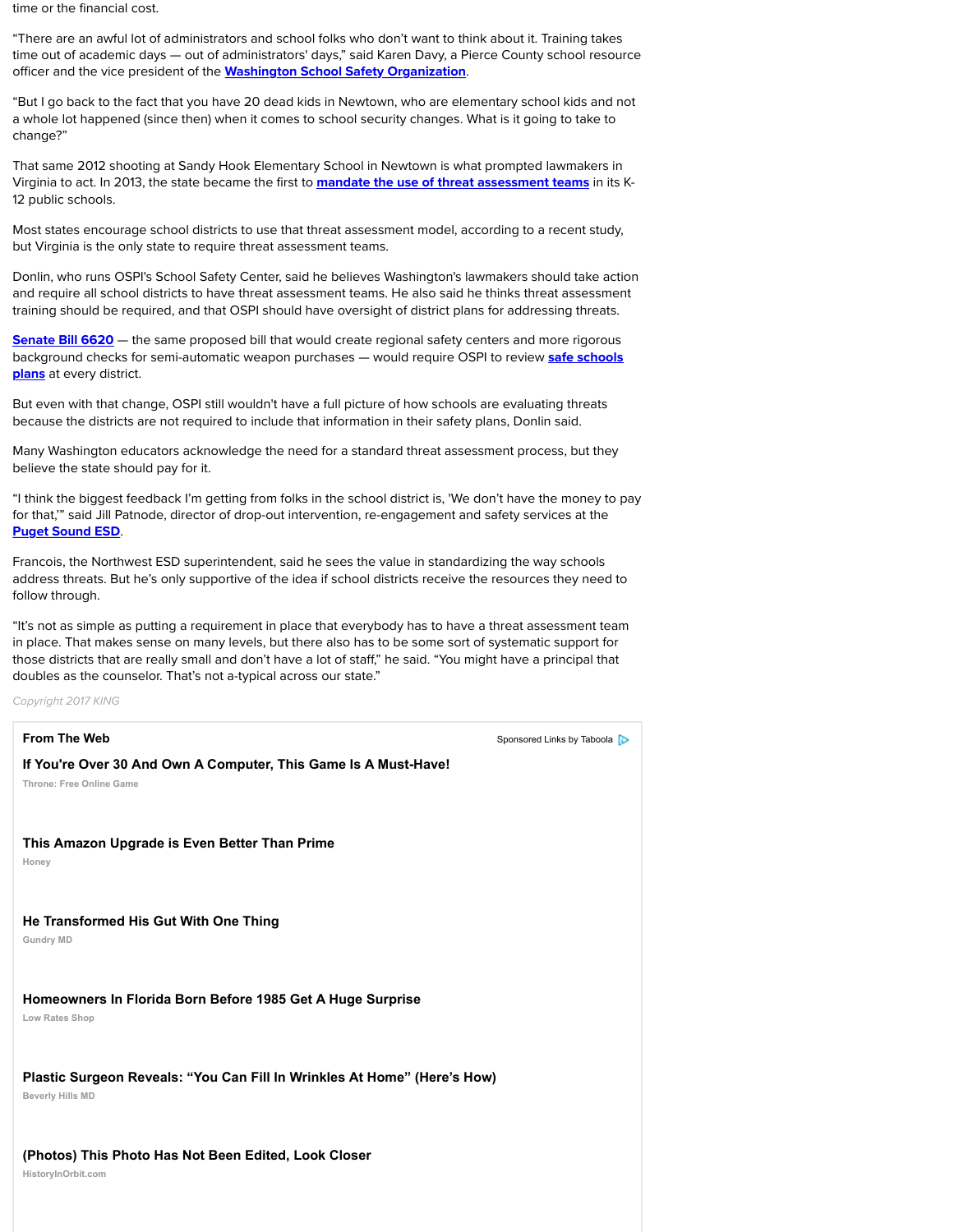# **[7 Reasons Why People Are Buying Handmade Tecovas Boots](https://tophatter.com/?categories=fashion&ad_id2=4c9511&ad_creative_id=ace0003&ad_image=square3.jpg&ad_title=%7B%7BTITLE%7D%7D&source=taboola&campaign=914904&ad_group=Desktop_Jewelry_FahsionCategory&ad_content=62043974&ad_widget=tegna-kingtv)**

**Tecovas Cowboy Boots**

## **[Top 10 Antivirus \(2018\) - Who's Rated #1 For Mac?](https://dailyfinancereport.org/?openaction=auto&v=taboola&c=c15696&key=tegna-kingtv&placement=tegna-kingtv&tabcid=963496&tid=%7Bclickid%7D&utm_source=taboola&utm_medium=referral)**

**Antivirus Top 10**

# **["Check Engine" Light On? Do This Before The Auto Shop](http://thecrux.com/dyncontent/this-will-be-biggest-political-event-in-america-in-more-than-50-years/?cid=MKT342135&eid=MKT343313&utm_source=taboola&utm_medium=referral&utm_term=tegna-kingtv&creative=http%3A%2F%2Fcdn.taboola.com%2Flibtrc%2Fstatic%2Fthumbnails%2F567a49653fcd6fad2fb6029095277660.jpg&headline=Guess+Who%27s+About+To+Go+Bankrupt+In+America)**

**FIXD**

## **[What Tiger Woods' Ex-Wife Looks Like Now Left Us With No Words](http://www.trend-chaser.com/money/youngest-female-billionaires/?utm_source=tb&utm_medium=tegna-kingtv-tb&utm_term=13+Of+The+Most+Attractive+Female+Billionaires-https%3A%2F%2Fconsole.brax-cdn.com%2Fcreatives%2Fb86bbc0b-1fab-4ae3-9b34-fef78c1a7488%2F1_ybf_8e240cc38efdab3a8633eac4dc501960.600x500.png&utm_content=58280336&utm_campaign=832678-tb) Hyperactivz**

**[From The Web](http://definition.org/bonanza-cast-facts-things-need-know/?utm_source=Taboola&utm_medium=tegna-kingtv&utm_campaign=DEF_US_D_Taboola_33135_438064&utm_content=52709078)** Sponsored Links by Taboola By Taboola By Taboola By Taboola By Taboola By Taboola By Taboola By Taboola By Taboola By Taboola By Taboola By Taboola By Taboola By Taboola By Taboola By Taboola By Taboola By T

### **[Play this for 1 minute and see why everyone is addicted](https://online-dating.thetop10sites.com/best-dating-sites-tab.html?utm_source=Taboola&utm_medium=Discovery&utm_campaign=Tab_US_DT_Chart_Whitelist&utm_term=http%3A%2F%2Fcdn.taboola.com%2Flibtrc%2Fstatic%2Fthumbnails%2F659cd94ee8b3c7f49a71c8d64ab0dd15.jpg%21-%23%40700x396_5+Dating+Sites+That+Work+in+Valrico&tgtid=61024995&network=tegna-kingtv&gclid=CjA5NmU0NjI3OS0yMGM3LTQ3Y2EtOTdkNC1mNGZkOTc1YzQzM2EtdHVjdDE4ZjE4NmMSE2JldHRlcmltcHJlc3Npb24tc2M)**

**Throne: Free Online Game**

### **[This Amazon Upgrade is Even Better Than Prime](http://www.journalistate.com/health/fertility-treatment-septuplets?utm_medium=taboola&utm_source=taboola&utm_campaign=ta-js-septuplets-des&utm_term=tegna-kingtv&utm_content=story)**

**Honey**

# **[He Transformed His Gut With One Thing](http://try.blueapron.com/sevenreasonstb/?cvosrc=content-paid.taboola.sevenreasonsTB1&utm_campaign=sevenreasonTB1&utm_medium=content-paid&utm_source=taboola)**

**Gundry MD**

### **[Homeowners In Florida Born Before 1985 Get A Huge Surprise](https://try.tecovas.com/7-reasons-why-people-are-buying-tecovas?utm_content=handmade_two_feet_hanging_2.jpg&utm_campaign=original_7-reasons_prospecting_desktop_pwl-2_none_22018&utm_source=taboola&utm_medium=native&utm_term=tegna-kingtv)**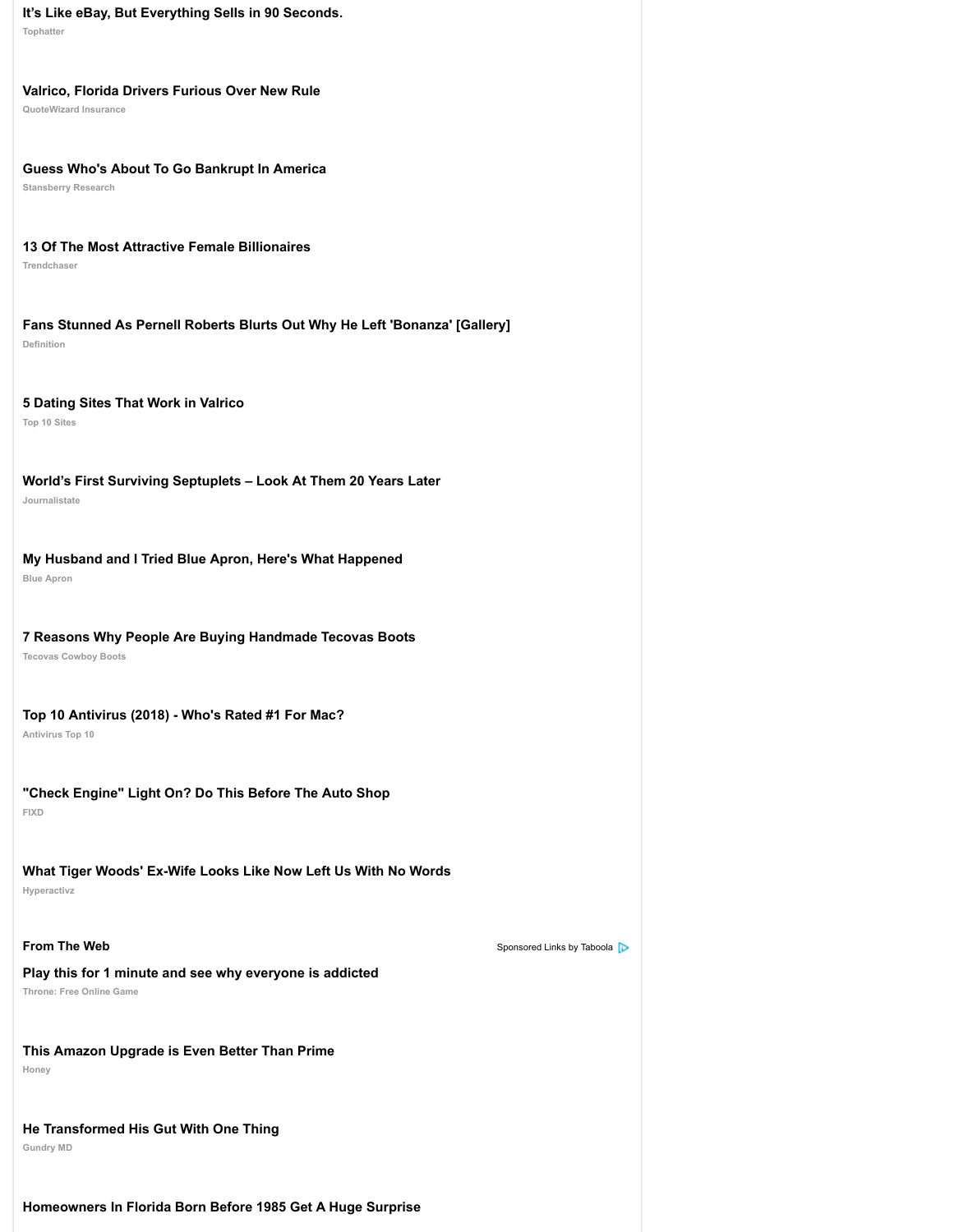# **[5 Dating Sites That Work in Valrico](http://voluumhits.com/click.php?c=863&key=fcv72qz915ptr402w8551dcz&utm_medium=TBL&utm_source=863&utm_campaign=863&utm_term=tegna-kingtv&utm_targeting=Desktop&utm_title=Homeowners+In+Florida+Born+Before+1985+Get+A+Huge+Surprise&utm_stamp=2018-03-10+20%3A33%3A58&utm_order_id=%7Bcampaign%7D&extid=CjA5NmU0NjI3OS0yMGM3LTQ3Y2EtOTdkNC1mNGZkOTc1YzQzM2EtdHVjdDE4ZjE4NmMSE2xvbm9kYS1yZWZpbmFuY2Utc2M&utm_content=64900607)**

**Top 10 Sites**

### **[World's First Surviving Septuplets – Look At Them 20 Years Later](http://beverlyhillsmd.com/cmd.php?ad=865099&utm_source=taboola&utm_medium=referral)**

**Journalistate**

### **[My Husband and I Tried Blue Apron, Here's What Happened](http://www.historyinorbit.com/40-rare-historic-photos-no-photoshop-here/?utm_source=taboola&utm_medium=LAZ_historyinorbit.com-Desk-US-45Hist-A2&utm_term=tegna-kingtv&utm_campaign=%28Photos%29+This+Photo+Has+Not+Been+Edited%2C+Look+Closer)**

**Blue Apron**

### **[7 Reasons Why People Are Buying Handmade Tecovas Boots](https://tophatter.com/?categories=fashion&ad_id2=4c9510&ad_creative_id=ace0002&ad_image=square2.jpg&ad_title=%7B%7BTITLE%7D%7D&source=taboola&campaign=914904&ad_group=Desktop_Jewelry_FahsionCategory&ad_content=62043973&ad_widget=tegna-kingtv)**

**Tecovas Cowboy Boots**

### **[Top 10 Antivirus \(2018\) - Who's Rated #1 For Mac?](https://dailyfinancereport.org/?openaction=auto&v=taboola&c=c15696&key=tegna-kingtv&placement=tegna-kingtv&tabcid=963496&tid=%7Bclickid%7D&utm_source=taboola&utm_medium=referral)**

**Antivirus Top 10**

#### **FIXD ["Check Engine" Light On? Do This Before The Auto Shop](http://thecrux.com/dyncontent/this-will-be-biggest-political-event-in-america-in-more-than-50-years/?cid=MKT342135&eid=MKT343313&utm_source=taboola&utm_medium=referral&utm_term=tegna-kingtv&creative=http%3A%2F%2Fcdn.taboola.com%2Flibtrc%2Fstatic%2Fthumbnails%2F567a49653fcd6fad2fb6029095277660.jpg&headline=Guess+Who%27s+About+To+Go+Bankrupt+In+America)**

# **[The Riskiest Gowns On the Most Glamorous Red Carpet](http://www.trend-chaser.com/money/youngest-female-billionaires/?utm_source=tb&utm_medium=tegna-kingtv-tb&utm_term=13+Of+The+Most+Attractive+Female+Billionaires-https%3A%2F%2Fconsole.brax-cdn.com%2Fcreatives%2Fb86bbc0b-1fab-4ae3-9b34-fef78c1a7488%2F1_ybf_8e240cc38efdab3a8633eac4dc501960.600x500.png&utm_content=58280336&utm_campaign=832678-tb)**

**[Livingly](http://definition.org/bonanza-cast-facts-things-need-know/?utm_source=Taboola&utm_medium=tegna-kingtv&utm_campaign=DEF_US_D_Taboola_33135_438064&utm_content=52709078)**